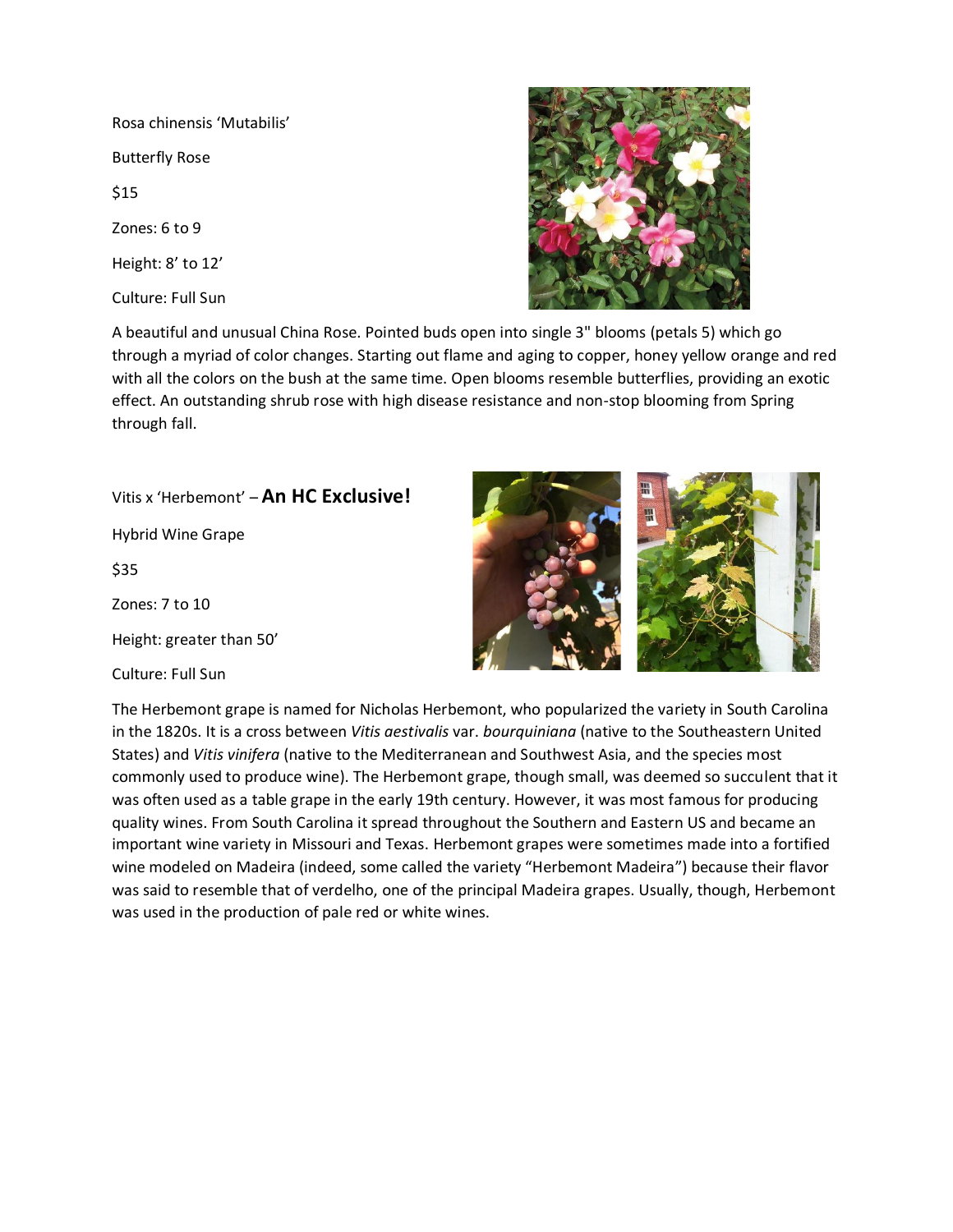Lespedeza thunbergii 'Samindare'

Bush Clover

\$15

Zones: 4 to 8

Height: 4' to 5'

Culture: Full Sun to Part Shade



*Lespedeza thunbergii*, commonly called bush clover, is a deciduous, semi-woody shrub with an arching, fountain-like habit. When cut to the ground in late winter to early spring, it responds by producing rapid annual growth to 3- 6' tall and as wide during the following growing season. 'Samidare' has bright fuchsia pink, pea flower-like blooms on long arching stems from midsummer into fall. It grows 4 to 5 ft. tall and 5 to 6 ft. wide.

Morus x 'Hick's Everbearing' – **An HC Exclusive!**

\$40

Zones: 7 to 9

Height: greater than 30'

Culture: Full Sun



Hemerocallis x 'Autumn Minaret'

\$20

Zones: 3a to 9b

Height: 75" tall

Culture: Sun to Part Sun



This daylily is a reliable, passalong deciduous hybrid that still ranks high on our list of favorite gardenworthy daylilies. In July and August, Hemerocallis 'Autumn Minaret' is topped with rigid, 75" tall, seethrough stalks of fragrant yellow flowers with a dark peachy "eye" marking on every other petal...attractive to hummingbirds and gardeners who like daylilies they can look up to. I can think of few other daylilies that blend as well in the perennial border during a time that color is so valuable.

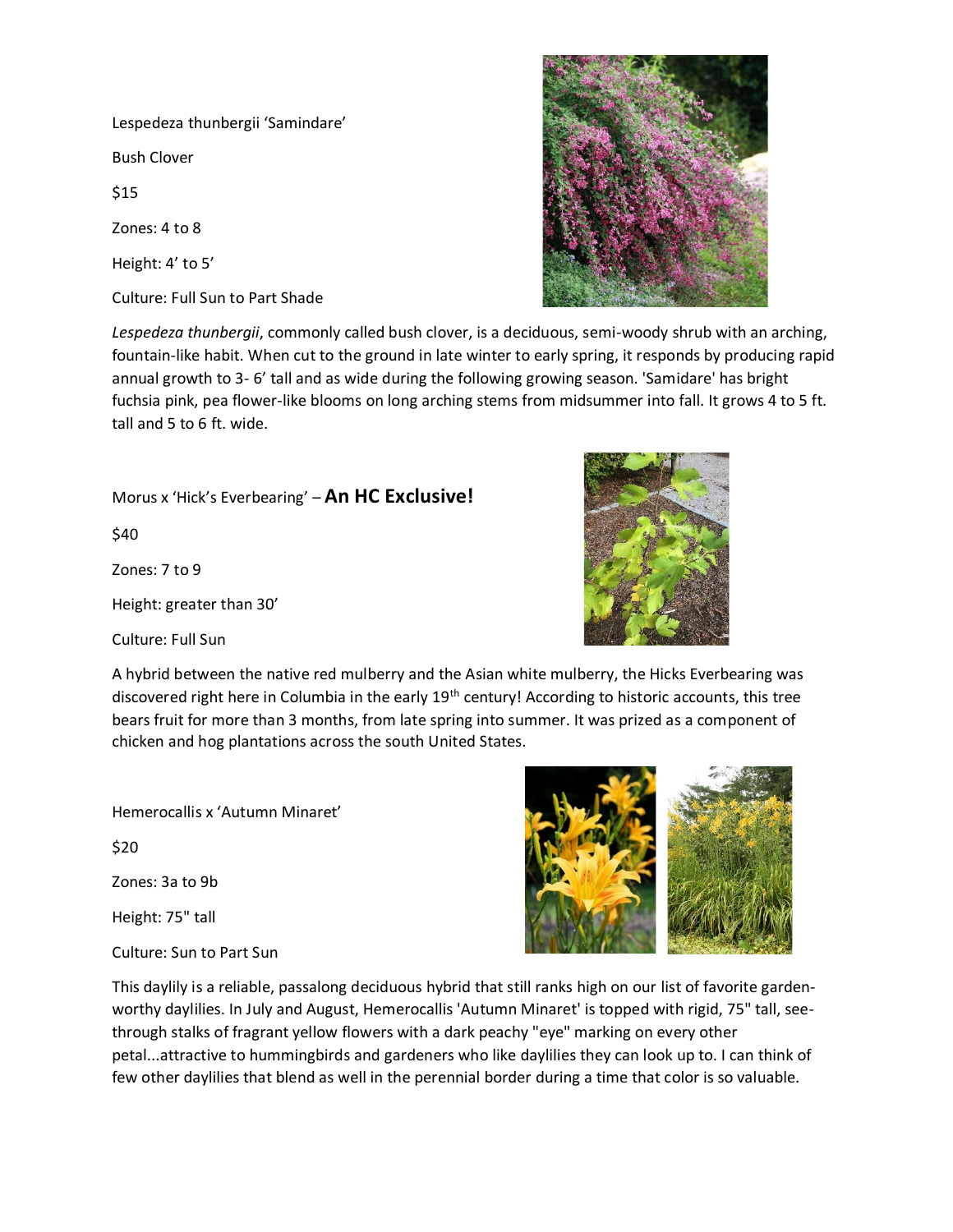X Mangave 'Macho Mocha'

\$20

Zones: 7b to 9b, at least

Height: 12" tall

Culture: Sun to Part Sun



The result of an inter-generic cross between Agave (century plants) and Manfreda, Mangaves combine exciting coloration and interesting forms with exceptional cold hardiness and drought tolerance. 'Macho Mocha' is one of the first examples of this hybrid and has proven a tough, fun passalong plant.

Spiraea thunbergii 'Fujino Pink' \$20 Zones: 4 to 9

Height: 5' to 8'

Culture: Full Sun to Part Shade



Apple-blossom-pink blooms arranged in small, wreath-like clusters open in very-early-spring along the slender, gracefully arching branches of this deciduous, multi-stemmed shrub. In the summer, small leaves are a light-green. Foliage may assume a bronzy, peachy hue in the autumn.

Pyrrosia lingua

\$15

Zones: 6 to 10

Height: 6" to 8"

Culture: Part Sun to Deep Shade



The evergreen felt fern is a slow-growing fern with long shallow, creeping rhizomes. It produces upright fronds each with a tapered base that range from 12" to 18" tall and hairs and scales give the fronds a soft felty feel. They make great container plants as well as locating on slopes, tree trunks, logs, and rocks. If locating in containers, use an orchid bark amended soil. Dry shade tolerant!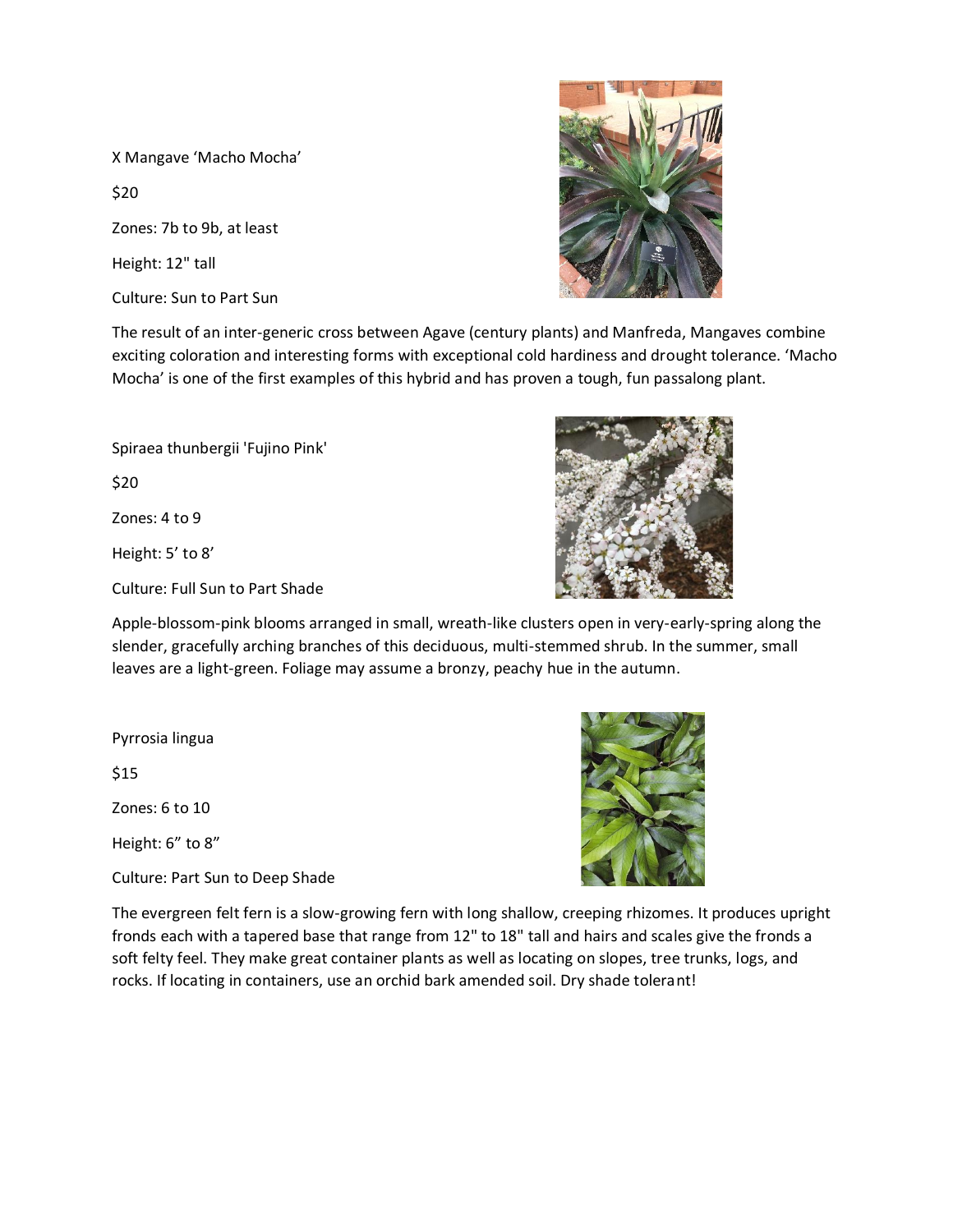Iris confusa 'Chengdu'

\$15

Zones: 7 to 11

Height: 1' to 3'

Culture: Part Sun to Part Shade



Need an easy, pretty and groundcovering perennial for your shady side yard – like that skinny strip against your house? Distinctive, tropical-looking and evergreen Iris confusa 'Chengdu' is a great choice! Forming dense clumps of strappy rich green leaves held in fans and topped for several months in Spring with exquisite, vanilla scented 2 1/2" ornately marked lavender blooms. Glamorous multi-branched stems hold up to 75 flowers at a time looking much like floating orchids! Not fussy about soil, it tolerates both wet and dryish conditions. Spreads happily by rhizomes (easily controlled if necessary) to fill in a good sized area.

Abutilon x 'Biltmore Ballgown'

\$20

Zones: 6 to 10

Height: up to 10'

Culture: Part Sun to Part Shade



Of course not a maple at all, but the leaf just remotely resembles the shape of a red maple leaf, but it is like a hardy Hibiscus, of which it is a close relative. Here is zone 8 they will remain almost completely evergreen, unless we have a severe winter. This selection was introduced by the famed Biltmore Estate in Asheville, NC. It has bright orange, tiger-striped flowers which gracefully dangle along its stems. If one lives in an area too cold to grow it in the garden, it makes a nice pot plant, if one can give it enough light. As long as it is actively growing, it will continue to flower.

Ficus x 'Ruth Bancroft' \$15 Zones: 8 to 10 Height: up to 15' (vining) Culture: Full Sun to Part Shade



This is a hybrid named by Sean Hogan which was found at the Ruth Bancroft gardens and is a suspected cross between the creeping Ficus pumila and the big edible fig, Ficus carica. With the vine-like habit and the variably lobed leaves, it does seem to be perfectly intermediate. A rambler/scrambler for a sunny spot good for winding through shrubs. Evergreen for us here at Historic Columbia!